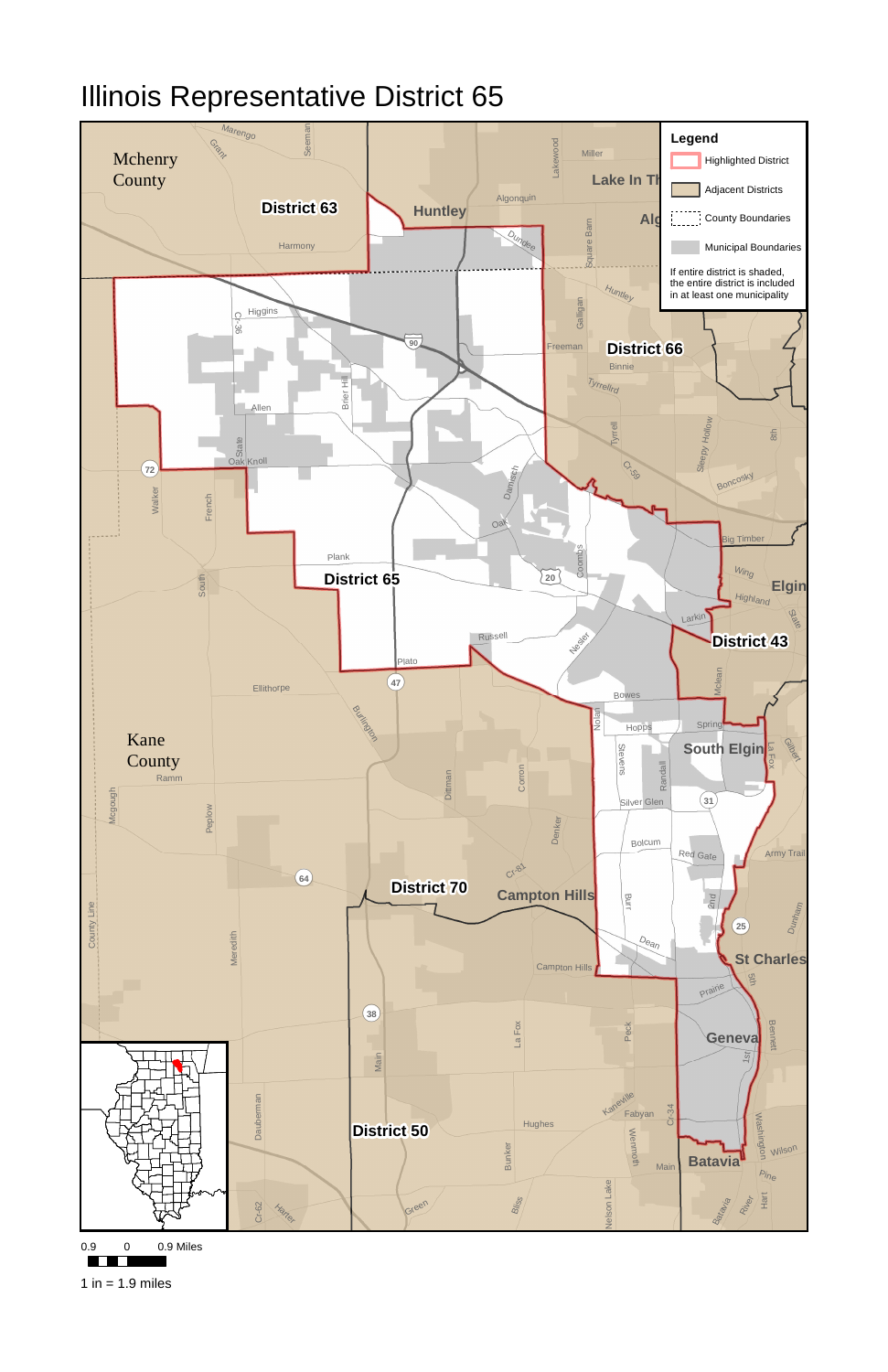## Representative District  $65$

(Partially within Kane and McHenry Counties)

Representative District 65 shall include that part of Illinois beginning at the northwest corner of Kane County,

thence east along the Kane / McHenry County border to approximately 220 feet west of the southeast corner of Coral Twp in McHenry County,

thence north running parallel to the Grafton / Coral Twp border to Marengo Rd,

thence southeast along Marengo Rd to W. Main Street Rd,

thence east along W. Main Street Rd and continuing east along E. Main Street Rd to a point approximately 470 feet west of Haligus Rd,

thence continuing east along the north border of Section 34, T43N, R7E (3rd principal meridian) to the northeast corner of Section 34, T43N, R7E (3rd principal meridian),

thence south along the east border of Section 34, T43N, R7E (3rd principal meridian) to the Kane County border,

thence west along the Kane / McHenry County border for approximately 75 feet,

thence south parallel to the east border of Section 3, T42N, R7E (3rd principal meridian) for approximately 2700 feet,

thence east for approximately 75 feet to the east border of Section 3, T42N, R7E (3rd principal meridian),

thence south along the east borders of Sections 3, 10, 15, 22, and 27, T42N, R7E (3rd principal meridian) to Big Timber Rd,

thence southeast along Big Timber Rd to Timber Glen Dr,

thence north along Timber Glen Dr to Glenbrook Circle,

thence east and north along Glenbrook Circle to Boulder Dr,

thence northeast along Boulder Dr to Gregory M Sears Dr,

thence southeast along Gregory M Sears Dr to Summit Dr,

thence south, east, and south along Summit Dr to Big Timber Rd,

thence southeast along Big Timber Rd to Timber Trails Blvd,

thence north along Timber Trails Blvd to Alpine Dr,

thence east along Alpine Dr to Meadows Dr,

thence south along Meadows Dr to Big Timber Rd,

thence east and southeast along Big Timber Rd to a point approximately 490 feet east of Madeline Ln,

thence north for approximately 910 feet,

thence east for approximately 250 feet,

thence south for approximately 410 feet,

thence east for approximately 1470 feet,

thence south for approximately 1650 feet to Big Timber Rd

thence generally east along the Elgin / Dundee Twp border to N. McLean Blvd,

thence south along N. McLean Blvd to Royal Blvd,

thence continuing south for approximately 1220 feet to Tyler Creek,

thence south along Tyler Creek to Hoxie Av (extended),

thence continuing south along Hoxie Av (extended) and Hoxie Av to W. Highland Av,

thence east along W. Highland Av to N. McLean Blvd,

thence south along N. McLean Blvd to Easy St,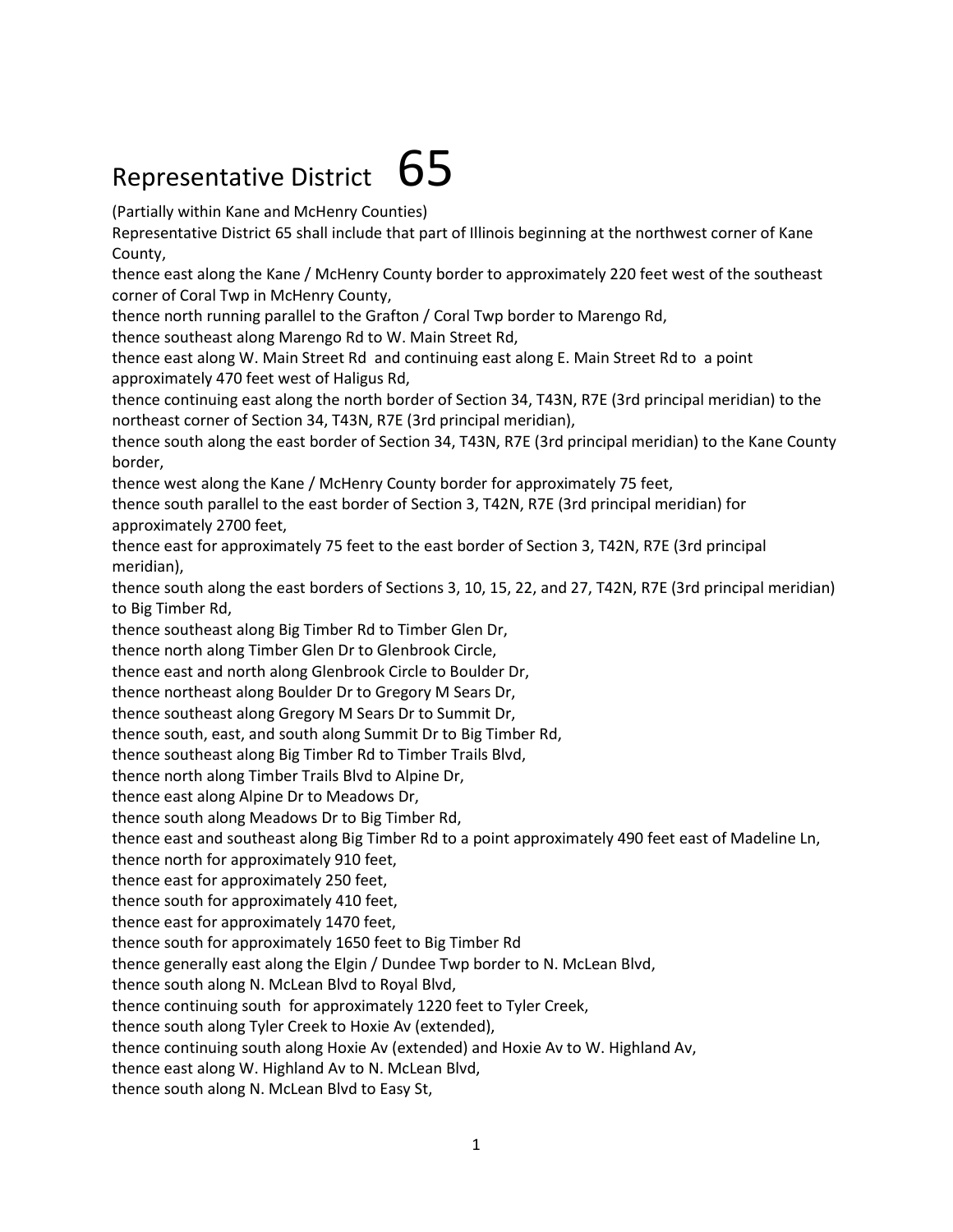thence west along Easy St to Lin Lor Ln,

thence west along Lin Lor Ln for approximately 850 feet,

thence continuing west for approximately 640 feet to Thomas More Dr at a point approximately 140 north of Lin Lor Ln,

thence south along Thomas More Dr to Lin Lor Ln,

thence west along Lin Lor Ln to N. Lyle Av,

thence southeast and south along N. Lyle Av and continuing south along S. Lyle Av to US 20,

thence northwest along US 20 to N. Randall Rd,

thence south along N. Randall Rd and continuing south along S. Randall Rd to Bowes Rd,

thence east along Bowes Rd to S. McLean Blvd,

thence south along S. McLean Blvd to Kane St,

thence east along Kane St to N. Collins St,

thence north along N. Collins St, and continuing north along N. Collins St (extended) to Division St, thence east along Division St to N. La Fox St,

thence south along N. La Fox St and continuing south along S. La Fox St to the Chicago, Central & Pacific rail line,

thence east along the Chicago , Central & Pacific rail line to the Fox River,

thence south along the Fox River and continuing south to a point approximately 140 feet east of Geneva Rd along Illinois St,

thence southwest along Illinois St to Villa Maria Rd,

thence west along Villa Maria Rd to Weber Dr,

thence southwest and south along Weber Dr to Pinelands Rd (the Wayne municipal border),

thence west and north along the Wayne municipal border to the Fox River,

thence south along the Fox River to North Av (extended),

thence west along North Av (extended) to N. Water St,

thence south along N. Water St to Houston St,

thence west along Houston St to N. Batavia Av,

thence north along N. Batavia Av to Illinois Av,

thence west along Illinois Av to Republic Rd,

thence north along Republic Rd to North Av,

thence west along North Av to N. Van Northwick Av,

thence north along N. Van Northwick Av to Maple Ln,

thence west along Maple Ln to Blackhawk Dr,

thence south along Blackhawk Dr to North Av,

thence west along North Av to Aldrin Av,

thence continuing west along Aldrin Av to Haines Dr,

thence north and northwest along Haines Dr to Mill St,

thence west along Mill St to N. Randall Rd,

thence north along N. Randall Rd and continuing north along S. Randall Rd to W. Main St,

thence west along W. Main St to Campton Hills Dr,

thence west along Campton Hills Dr to the Campton Twp border,

thence north along the Campton / St Charles Twp border and continuing north along the Elgin / Plato

Twp border to the Chicago, Central & Pacific rail line,

thence northwest along the Chicago, Central & Pacific rail line to Rippburger Rd,

thence south along Rippburger Rd to Plato Rd,

thence west along Plato Rd to the Burlington Twp border,

thence generally north along the Burlington / Plato Twp border to the Chicago, Central & Pacific rail line,